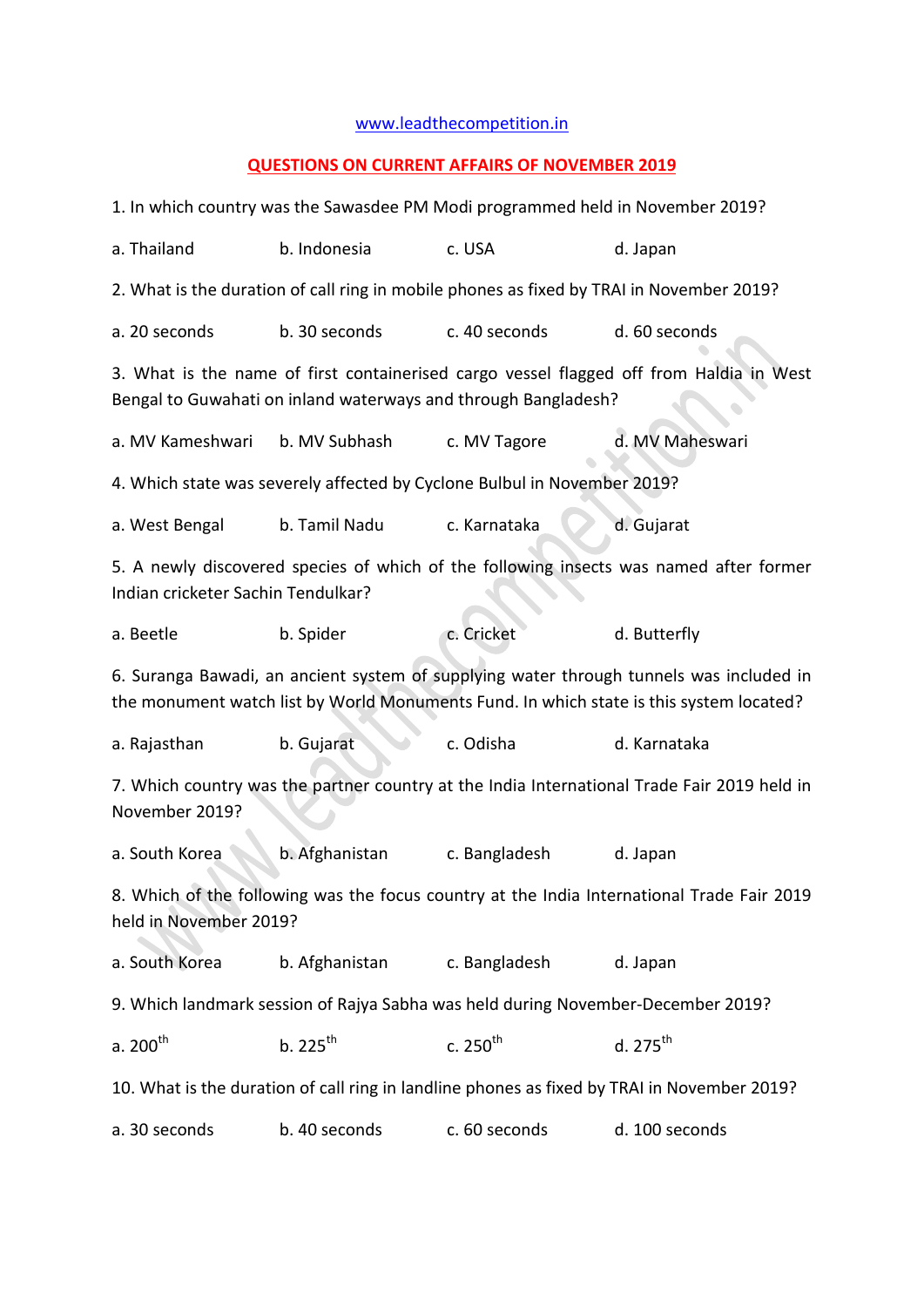| November 2019?                                                                                                                            |                                                                            |                                                  | 11. Against which country did India play its maiden day-night test match in Kolkata in    |  |  |  |
|-------------------------------------------------------------------------------------------------------------------------------------------|----------------------------------------------------------------------------|--------------------------------------------------|-------------------------------------------------------------------------------------------|--|--|--|
| a. Australia                                                                                                                              | b. Bangladesh                                                              | c. Sri Lanka                                     | d. Zimbabwe                                                                               |  |  |  |
| 2019 edition?                                                                                                                             |                                                                            |                                                  | 12. Who of the following was declared the Most Valuable Player trophy of the Davis Cup    |  |  |  |
| a. Roger Federer                                                                                                                          |                                                                            | b. Novak Djokovic c. Kyle Edmund d. Rafael Nadal |                                                                                           |  |  |  |
| 13. Akkitham Achutan Namboodri, the recipient of 55 <sup>th</sup> Jnanpith Award is a writer in which<br>language?                        |                                                                            |                                                  |                                                                                           |  |  |  |
| a. Malayalam                                                                                                                              | b. Tamil                                                                   | c. Kannada                                       | d. Tulu                                                                                   |  |  |  |
| which of the following?                                                                                                                   |                                                                            |                                                  | 14. Ma Gridhah Kasyasvidhanam (Do not be greedy for anyone's wealth) is the motto of      |  |  |  |
| a. Election Commission                                                                                                                    |                                                                            | b. Information Commission                        |                                                                                           |  |  |  |
| c. Supreme Court of India                                                                                                                 |                                                                            | d. Lokpal                                        |                                                                                           |  |  |  |
|                                                                                                                                           | 15. Which of the following was chosen as the Oxford Word of the Year 2019? |                                                  |                                                                                           |  |  |  |
| a. Climate Action                                                                                                                         |                                                                            | b. Climate Change                                |                                                                                           |  |  |  |
| c. Climate Emergency                                                                                                                      |                                                                            | d. Climate Scientist                             |                                                                                           |  |  |  |
| 16. Which team won the Davis Cup 2019?                                                                                                    |                                                                            |                                                  |                                                                                           |  |  |  |
| a. Canada                                                                                                                                 | b. Spain                                                                   | c. Switzerland                                   | d. Serbia                                                                                 |  |  |  |
| 17. What is the position of India in the list of countries most affected by terrorism as<br>reflected in the Global Terrorism Index 2019? |                                                                            |                                                  |                                                                                           |  |  |  |
| a. Fourth                                                                                                                                 | b. Fifth                                                                   | c. Sixth                                         | d. Seventh                                                                                |  |  |  |
| 18. Who of the following has been named the PETA India Person of the Year 2019?                                                           |                                                                            |                                                  |                                                                                           |  |  |  |
| a. Virat Kohli                                                                                                                            | d. Deepika Padukone c. Saina Nehwal                                        |                                                  | d. Ranvir Singh                                                                           |  |  |  |
| elections?                                                                                                                                |                                                                            |                                                  | 19. Against which of the following Presidents did Shri TN Seshan contest the Presidential |  |  |  |
| a. Shri Shankar Dayal Sharma                                                                                                              |                                                                            | b. Shri KR Narayanan                             |                                                                                           |  |  |  |
| c. Shri APJ Abdul Kalam                                                                                                                   |                                                                            | d. Smt Pratibha Patil                            |                                                                                           |  |  |  |
|                                                                                                                                           |                                                                            |                                                  | 20. SAANS programme launched by the Govt aims to reduce child mortality due to which of   |  |  |  |

the following diseases?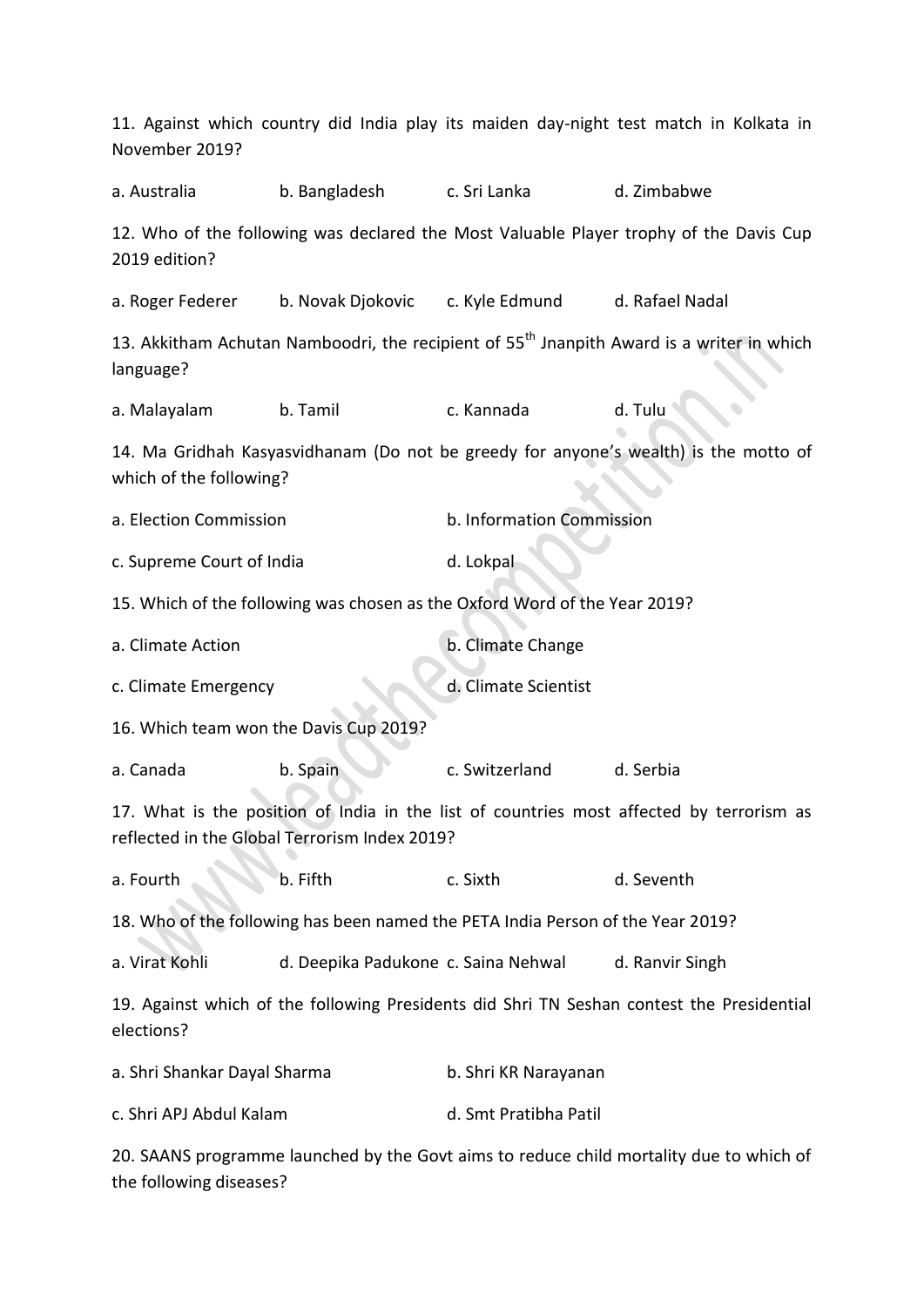a. Measles b. Chicken pox c. Pneumonia d. Diphtheria 21. The National Institute of Sowa-Rigpa has been approved to be set up in Leh. Sowa-Rigpa is  $a$ a. Type of hill area cereal b. System of Medicine c. Dance form d. Type of mountain animal 22. Exercise Zair-Al-Bahr (Roar of the sea) was a maritime exercise conducted by the navies of India and – a. Oman b. Bangladesh c. Egypt d. Qatar 23. Itamaraty Palace was the venue of  $11<sup>th</sup>$  BRICS Summit in November 2019 which is located in a. Brasilia b. Sao Paulo c. Rio de Janeiro d. Salvador 24. Who of the following has become the first Indian to take a hat trick in T20 internationals? a. Yuzvendra Chahal b. Deepak Chahar c. Khaleel Ahmed d. Shardul Thakur 25. Gulab Kothari, the recipient of Raja Ram Mohan Roy Award for excellence in journalism is associated with – a. Dainik Jagran b. Punjab Kesari c. Rajasthan Patrika d. Amar Ujala 26. Which of the following films was awarded the Golden Peacock Award for the Best Film at the 50<sup>th</sup> International Film Festival of India? a. Balloon b. Marighella c. Rwanda d. Particles 27. Who of the following has been chosen to be awarded the Indira Gandhi Peace Prize 2019? a. David Attenborough b. Bill Clinton c. Al Gore d. Barack Obama 28. Who of the following was chosen the World Athlete of the Year 2019 by World Athletics (formerly IAAF)? a. Joshua Cheptegei b. Sam Kendricks c. Noah Lyles d. Eliud Kipchoge 29. Which Indian cricketer has become the first male cricketer from the country to play 100 T20 internationals?